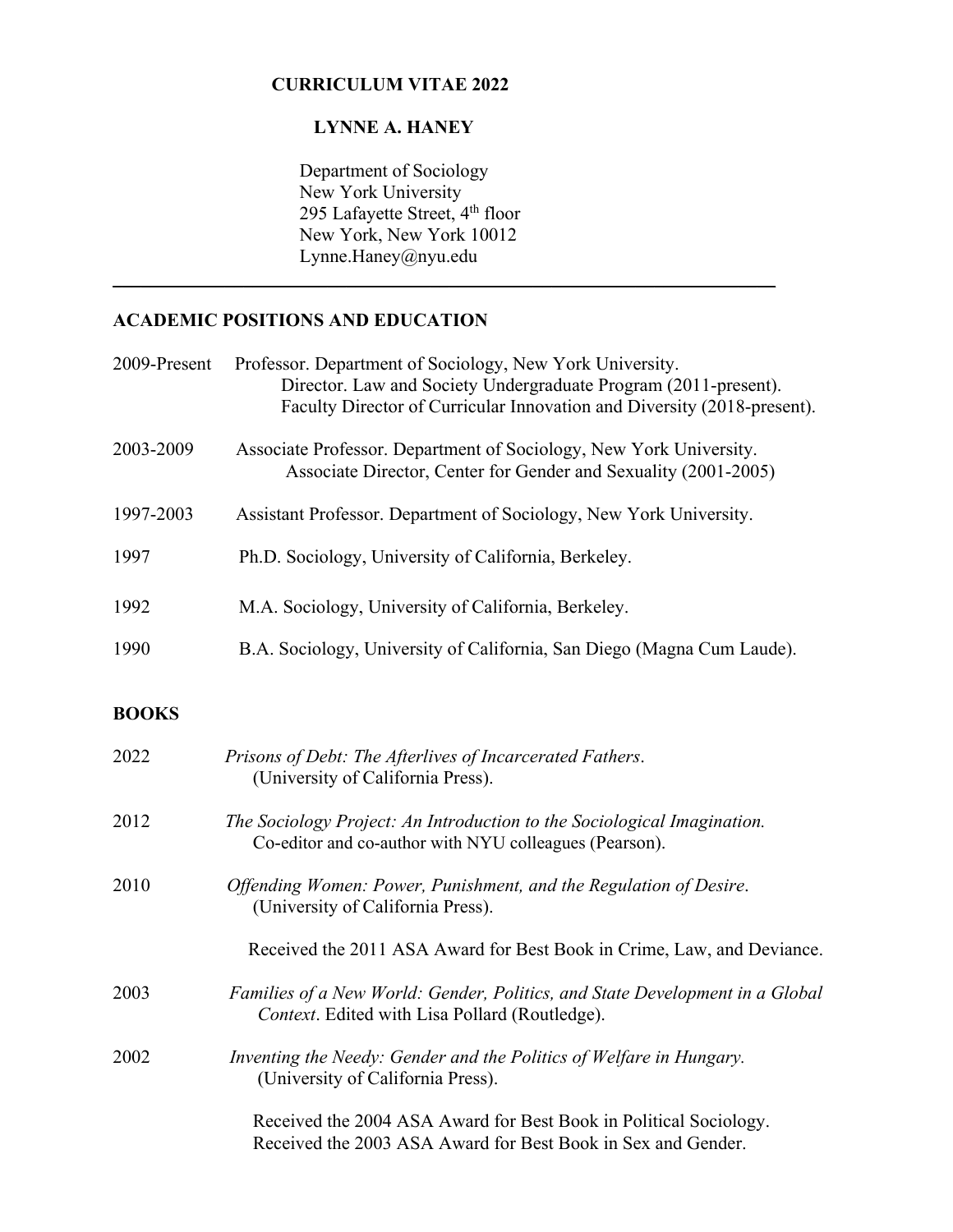| 2000 | Global Ethnography: Forces, Connections, and Imaginations in a Postmodern<br>World. Michael Burawoy et al (University of California Press).             |
|------|---------------------------------------------------------------------------------------------------------------------------------------------------------|
|      | <b>JOURNAL ARTICLES</b>                                                                                                                                 |
| 2018 | "Incarcerated Fatherhood: The Entanglements of Child Support Debt and Mass<br>Imprisonment." American Journal of Sociology. Summer 2018.                |
|      | Received the 2019 Gould Award for the Best Article published in the American<br><i>Journal of Sociology</i> in the last two years.                      |
| 2016 | "Prisons of the Past: Penal Nationalism and the Politics of Punishment in Central<br>Europe." Punishment and Society.                                   |
| 2013 | "Motherhood as Punishment: The Case of Parenting in Prison." Signs, Fall 2013.                                                                          |
| 2010 | "Working through Mass Incarceration: Gender and the Politics of Prison Labor<br>from East to West." Signs, Fall 2010.                                   |
| 2005 | "Minimizing Vulnerability: Selective Interdependence after Welfare Reform"<br>(with Robin Rogers-Dillon). Qualitative Sociology.                        |
| 2004 | "Gender, Welfare, and States of Punishment." Social Politics, 11: 3.                                                                                    |
| 2003 | "Married Fathers and Caring Daddies: Welfare Reform and the Discursive<br>Politics of Paternity" (with Miranda March). Social Problems, Vol. 50, No.4.  |
| 2002 | "East European Women Since the Collapse of State Socialism." Contexts, 1:3.                                                                             |
| 2000 | "Feminist State Theory: Applications to Jurisprudence, Criminology, and the<br>Welfare State." Annual Review of Sociology, Vol. 26.                     |
| 2000 | "Building the Hungarian Welfare Society, 1948-1968." Social Politics, 7: 2.                                                                             |
| 1999 | "Structure and Culture in Feminist Accounts of the Welfare State."<br>Contemporanea (Italian Historical Review), December, 1999.                        |
| 1998 | "Engendering the Welfare State: A Review Article." Comparative Studies in<br>Society and History, Vol. 40, No. 4.                                       |
| 1998 | "The Creation of a Discretionary Welfare State: Professionalization and the<br>Politics of Welfare in Hungary." Journal of Social Science, Vol.2, No.1. |
| 1997 | "But We Are Still Mothers: Gender and the Construction of Need in<br>Postsocialist Hungary." Social Politics, Vol. 4, No. 2.                            |
| 1996 | "Homeboys, Babies, Men in Suits: The State and the Reproduction of Male<br>Dominance." American Sociological Review, Vol. 61, No. 5.                    |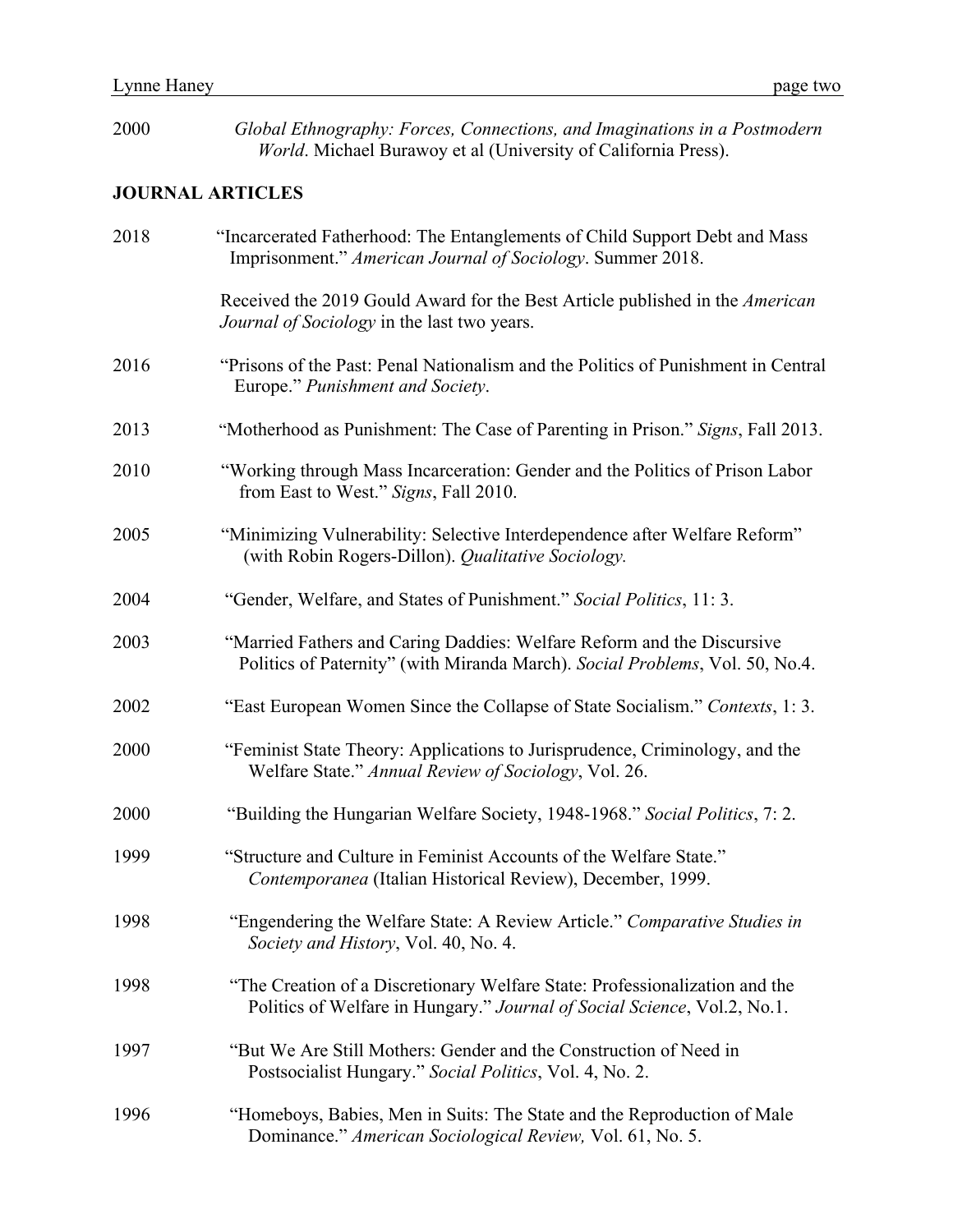| 1994 | "From Proud Worker to Good Mother: Gender, the State, and Regime Change in<br>Hungary." Frontiers: A Journal of Women Studies, Vol. 14, No. 3.                                                                                                                    |
|------|-------------------------------------------------------------------------------------------------------------------------------------------------------------------------------------------------------------------------------------------------------------------|
|      | <b>RESEARCH REPORTS</b>                                                                                                                                                                                                                                           |
| 2021 | "Child Support and Reentry" (with Marie Mercier). U.S. Department of Justice and<br>National Institute of Justice. https://www.ojp.gov/pdffiles1/nij/300780.pdf                                                                                                   |
|      | <b>BOOK CHAPTERS</b>                                                                                                                                                                                                                                              |
| 2017 | "Gender and Punishment" (with Lili Dao). Oxford Handbook in Criminology.<br>(Oxford).                                                                                                                                                                             |
| 2015 | "Observing Prisons, Conceptualizing Punishment: Ethnography and the Possibility of<br>Theory." In Jody Miller and Wilson Palacios eds. Advances in Criminological<br>Theory (Transaction).                                                                        |
| 2012 | "Studying the Social World." In NYU Sociology Department, The Sociology<br>Project: An Introduction to the Sociological Imagination (Pearson).                                                                                                                    |
| 2012 | "The Sociological Imagination" (with Jeff Manza and Richard Arum). In NYU<br>Sociology Department, The Sociology Project: An Introduction to the<br>Sociological Imagination (Pearson).                                                                           |
| 2010 | "Imagining the Self and Other: Women Narrate Prison Life across Cultures" (with<br>Andras Tapolcai). In Rickie Solinger ed. Interrupted Lives: The Experiences of<br>Incarcerated Women in the United States (University of California Press).                    |
| 2008 | "Combiner l'Historie et l'ethnographie en Dehors de la Reviste des Terrains Deja<br>Etudies" (with Ruth Horowitz). In Anne-Marie Arborio et.al eds. Observer le<br>Travail. (La Decouverte).                                                                      |
| 2007 | "Competing Empowerments: Gender and Neoliberal Punishment in the East and<br>West." In Carolyn Ellison ed. The Global Empowerment of Women (Routledge).                                                                                                           |
| 2005 | "Beyond Dependency: Welfare States and the Reconfiguration of Social<br>Inequality" (with Robin Rogers-Dillon). In Mary Romero and Eric<br>Margolis eds. Blackwell Companion to Social Inequalities (Blackwell).                                                  |
| 2003 | "Welfare Reform with a Familial Face: Reconstituting State and Domestic<br>Relations in Postsocialist Eastern Europe." In Lynne Haney and Lisa<br>Pollard eds. Families of a New World: Gender, Politics, and State<br>Development in Global Context (Routledge). |
| 2003 | "In a Family Way: Theorizing State and Familial Relations" (with Lisa Pollard).<br>In Lynne Haney and Lisa Pollard eds. Families of a New World: Gender,<br>Politics, and State Development in Global Context (Routledge).                                        |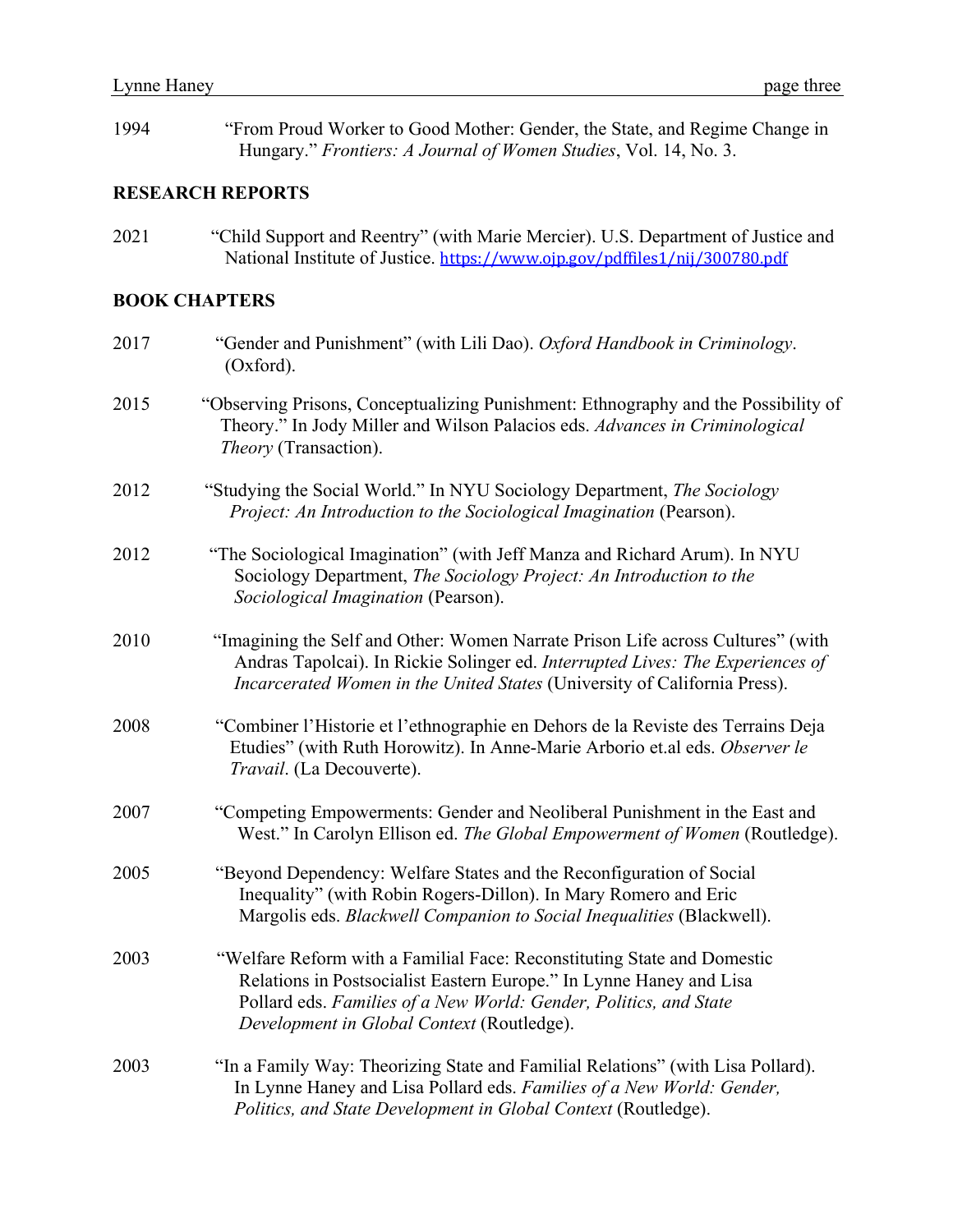| 2002 | "Negotiating Power and Expertise in the Field." In Tim May ed. <i>Qualitative</i><br><i>Research: An International Guide to Issues in Practice (Sage).</i> |
|------|------------------------------------------------------------------------------------------------------------------------------------------------------------|
| 2000 | "Global Discourses of Need: Mythologizing Welfare in Hungary." In Michael                                                                                  |

Burawoy et al. *Global Ethnography.* (University of California Press).

## **FELLOWSHIPS AND RESEARCH GRANTS**

| 2014-2018 | National Science Foundation and National Institute of Justice (co-sponsored).<br>Project: "The Effects of Child Support Debt and Imprisonment on Men's<br>Community Integration" (\$215,000). |
|-----------|-----------------------------------------------------------------------------------------------------------------------------------------------------------------------------------------------|
| 2017-2018 | Russell Sage Foundation, Residential Fellowship.<br>Project: Incarcerated Fatherhood: Punishment, Debt, and the Politics of Poverty.                                                          |
| 2013-2014 | <i>Institute for Advanced Study</i> , Budapest, Hungary. Senior Fellow (Fall)<br>Project: "Prisons of the Past: The Politics of Punishment in Central Europe."                                |
| 2012      | Summer University Grant, Central European University. Grant to organize and<br>run a two-week faculty/student workshop on Punishment in Global Perspective.                                   |
| 2010-2011 | Straus Institute for the Advanced Study of Law and Justice, New York University<br>School of Law. Project: "Transnational States of Punishment."                                              |
| 2010-2011 | University Research Challenge Fund. New York University.<br>Project: "Transnational States of Punishment."                                                                                    |
| 2005-2006 | International Research & Exchanges Board Short-term Research Grant.<br>Project: "Transnational States of Punishment."                                                                         |
| 2004-2005 | Fulbright New Century Scholar. Project: "Transnational States of Punishment."                                                                                                                 |
| 2003-2004 | Humanities Council Development Grant (with Carolyn Dinshaw).                                                                                                                                  |
| 2002-2003 | University Research Challenge Fund. New York University.                                                                                                                                      |
| 1999-2000 | American Council of Learned Societies, Postdoctoral Fellowship.                                                                                                                               |
| 1999-2000 | Remarque Institute, New York University, Faculty Fellowship.                                                                                                                                  |
| 1995-1996 | University of California, Berkeley, Chancellor's Dissertation Fellowship.                                                                                                                     |
| 1994-1995 | American Council of Learned Societies/Social Science Research Council<br>Dissertation Fellowship.                                                                                             |
| 1993-1994 | International Research & Exchanges Board Advanced Research Grant.                                                                                                                             |
| 1990-1992 | Foreign Language and Area Studies Fellowship.                                                                                                                                                 |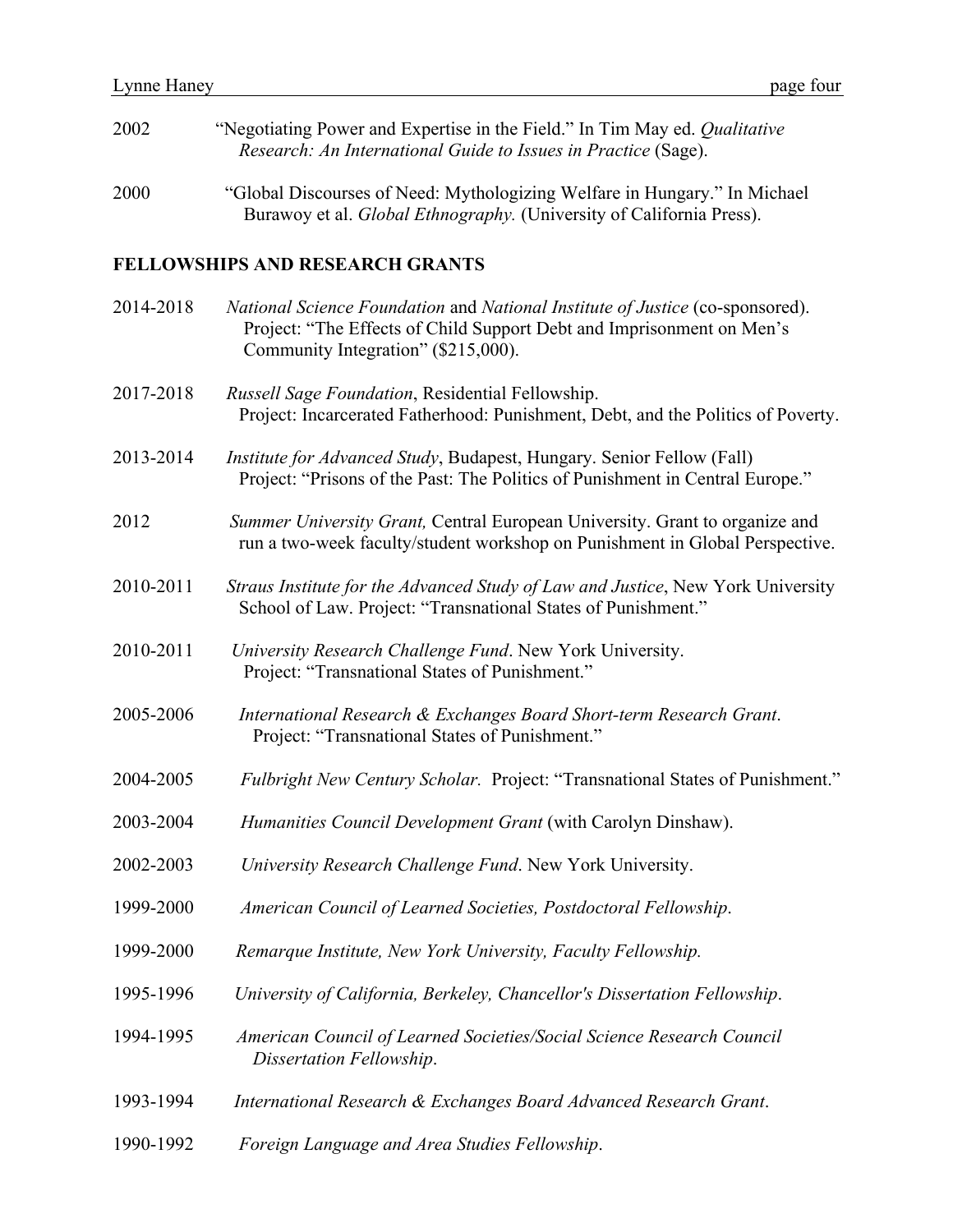### **HONORS AND AWARDS**

| 2021 | Professor Extraordinarius (Honorary Professor). University of South Africa.<br>Three-year honorary appointment at the Department of Gender Studies.                                                             |
|------|-----------------------------------------------------------------------------------------------------------------------------------------------------------------------------------------------------------------|
| 2019 | American Journal of Sociology Gould Award for the Best Article published in the<br>journal in the last two years. Received for "Incarcerated Fatherhood."                                                       |
| 2011 | American Sociological Association Award for Best Book in Crime, Law, and<br>Deviance. Received for Offending Women (University of California Press 2010).                                                       |
| 2010 | Krieger Wolf Distinguished Visiting Professor. Department of Gender Studies,<br>Northwestern University. January 2010.                                                                                          |
| 2004 | American Sociological Association Award for Best Book in Political Sociology.<br>Received for Inventing the Needy: Gender and the Politics of Welfare in<br>Hungary. (University of California Press, 2002).    |
| 2003 | American Sociological Association Award for Outstanding Book in Sex and<br>Gender. Received for Inventing the Needy: Gender and the Politics of Welfare in<br>Hungary. (University of California Press, 2002).  |
| 1999 | American Sociological Association Award for Distinguished Contribution to<br>Scholarship in Sex and Gender. Received for "Homeboys, Babies, Men in Suits:<br>The State and the Reproduction of Male Dominance." |
| 1999 | Distinguished Teaching Award. Department of Sociology, New York University.                                                                                                                                     |
| 1996 | Phi Beta Kappa Dissertation Award.                                                                                                                                                                              |
| 1993 | Outstanding Graduate Student Instructor Award. Department of Sociology,<br>University of California, Berkeley.                                                                                                  |
| 1990 | Gertrude Jaeger Award, Department of Sociology, University of California,<br>Berkeley.                                                                                                                          |
| 1990 | Magna Cum Laude, University of California, San Diego.                                                                                                                                                           |
| 1989 | Phi Beta Kappa, University of California, San Diego.                                                                                                                                                            |

### **CONFERENCE PARTICIPATION AND INVITED LECTURES**

- 2021 "Child Support Enforcement: Perils and Possibilities." Invited lecture given to the National Council of Child Support Directors and National Institute of Justice.
- 2020 "Child Support and Reentry." Webinar presented to the U.S. Department of Justice, Health and Human Services, and the National Institute of Justice.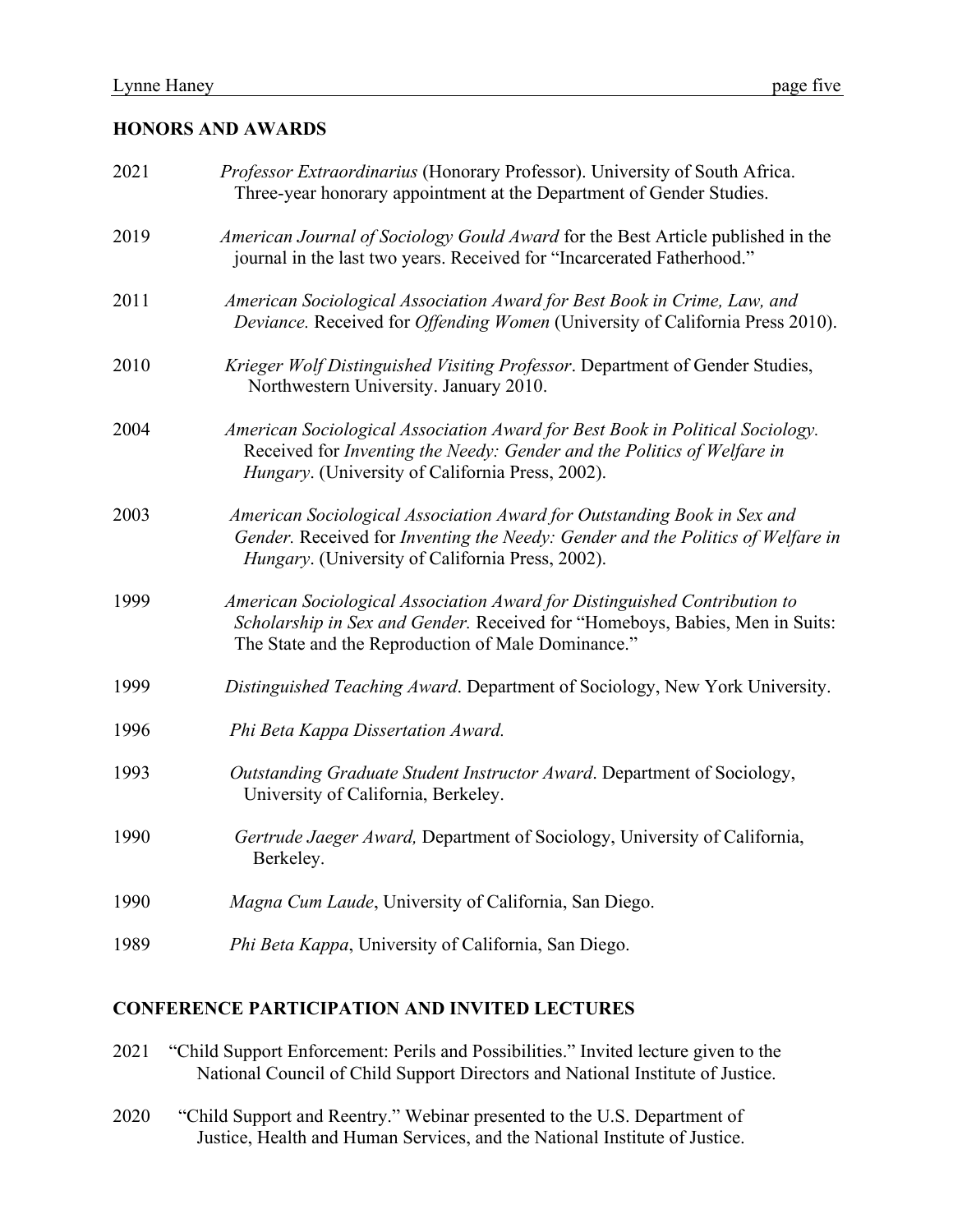| 2020 | "The Good, the Bad and the Deadbroke." Paper presented at the Gender, Power, and<br>Theory Workshop, University of Southern California.                                                                     |
|------|-------------------------------------------------------------------------------------------------------------------------------------------------------------------------------------------------------------|
| 2019 | "Incarcerated Fatherhood: The Entanglements of Child Support Debt and Mass<br>Imprisonment." Invited Lecture, Department of Sociology, University of Arizona.                                               |
| 2019 | Invited Discussant, Traumatizing Politics: Domestic Violence, Gender, and Citizenship.<br>Department of Sociology, Harvard University.                                                                      |
| 2019 | "Incarcerated Fatherhood: The Entanglements of Child Support Debt and Mass<br>Imprisonment." Invited talk, University of Bologna.                                                                           |
| 2019 | "Introduction to <i>Punishing Debt</i> ." Paper presented at the Gender, Power, and Theory<br>Workshop, University of Chicago.                                                                              |
| 2018 | "Understanding Child Support and Incarceration." Invited Policy Presentation given at<br>the California State Legislature, Policy Briefing Series. Sacramento, Ca.                                          |
| 2018 | "Gender, Power and the State: Some Reflections on Decades of Scholarship." Invited<br>presentation at the Social Science History Association, panel on Gendering States.                                    |
| 2017 | "Incarcerated Fatherhood: The Entanglements of Child Support Debt and Mass<br>Imprisonment." Invited talk presented at the Goldstock Seminar, NYU Law School.                                               |
| 2017 | "Familial Death and the Penal State: Disadvantaged Fatherhood in an Era of Mass<br>Imprisonment." Invited Lecture, University of Pennsylvania, Program on Democracy,<br>Citizenship, and Constitutionalism. |
| 2016 | "Incarcerated Fatherhood: The Entanglements of Child Support Debt and Mass<br>Imprisonment." Invited Lecture, State University of New York/Albany.                                                          |
| 2016 | "Incarcerated Fatherhood: The Entanglements of Child Support Debt and Mass<br>Imprisonment." Invited Lecture, Center for Migration, Princeton University.                                                   |
| 2016 | Faculty Address, Phi Beta Kappa Initiation Ceremony, New York University.                                                                                                                                   |
| 2016 | Invited Discussant, Dividing Lines: The State and the Politics of Gender Segregation in<br>Iran. The Harvard Academy of International and Area Studies, Harvard University.                                 |
| 2016 | "Incarcerated Fatherhood: The Entanglements of Child Support Debt and Mass<br>Imprisonment." Invited Lecture, Hungarian Academy of Sciences, Institute of Law.                                              |
| 2015 | "Sexuality and Political Regimes." Organizer, presider, and discussant for panel at the<br>Annual Meeting of the American Sociological Association                                                          |
| 2015 | "A Family Portrait of Mass Incarceration: The Gender Politics of Parenting in Prison."<br>Invited Public Lecture, Seton Hall University.                                                                    |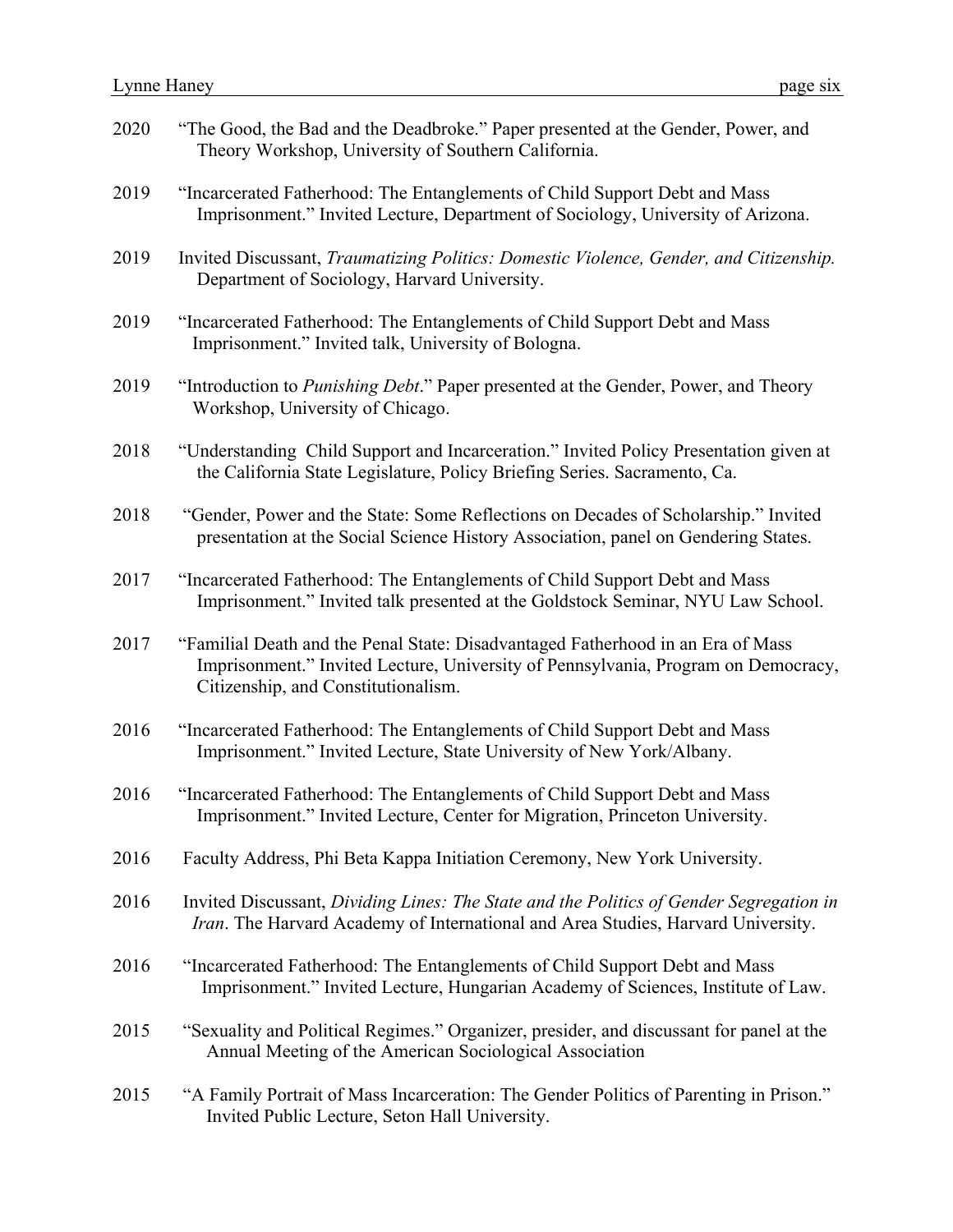| 2014 | "Constructing Gypsycriminality, Past and Present." Invited Lecture given at The<br>Politics of the Cold War Symposium, Bowdoin College.                                                                                                          |
|------|--------------------------------------------------------------------------------------------------------------------------------------------------------------------------------------------------------------------------------------------------|
| 2014 | "Incarcerated Fatherhood: Thinking through Mass Incarceration, Child Support, and the<br>Politics of Paternity." Invited talk at University of Toronto, Centre for Criminology.                                                                  |
| 2014 | "Gypsycriminality and the Politics of Punishment in Central Europe." Invited lecture<br>given at University of Michigan, Center for Russian and East European Studies.                                                                           |
| 2013 | "Gypsycriminality and the Politics of Punishment in Central Europe." Invited lecture<br>given at the Central European University, Department of Sociology Lecture Series.                                                                        |
| 2013 | "Motherhood as Punishment: The Case of Parenting in Prison." Invited paper presented<br>at the Women and Society Seminar Series, Columbia University.                                                                                            |
| 2013 | "Gypsycriminality and the Politics of Punishment in Central Europe." Invited paper<br>presented at the European Society of Criminology, Punishment and Society session.                                                                          |
| 2013 | "Parents as Prisoners: Gender and the Politics of Punishment." Invited paper presented<br>at the Annual Meetings of the Hawaiian Sociological Association.                                                                                       |
| 2012 | "Parents as Prisoners: Welfare, Punishment, and the Disciplining of Family." Invited<br>keynote address, Childhood Studies Association: Everyday Life and Public Politics<br>in Argentina and Latin America. 1880-2010. Buenos Aires, Argentina. |
| 2012 | "Parents as Prisoners: Thinking Through the Gender Politics of Punishment." Invited<br>paper given Annual Meeting of the Society for the Study of Social Problems.                                                                               |
| 2012 | "Author-Meets-Critic: Offending Women: Power, Punishment, and the Regulation of<br>Desire." Annual Meeting of the Eastern Sociological Association.                                                                                              |
| 2011 | "Author-Meets-Critic: Offending Women: Power, Punishment, and the Regulation of<br>Desire." American Society of Criminology.                                                                                                                     |
| 2011 | "The Prison Industrial Complex." Organizer, presider, and discussant for panel at the<br>Annual Meeting of the American Sociological Association.                                                                                                |
| 2011 | "Gender, Rehabilitation, and the Politics of Prison." Organizer, presider, and discussant<br>for panel at the Annual Meeting of the American Sociological Association.                                                                           |
| 2010 | "Parenting in Prison." Talk presented at the Goldstock Seminar, NYU Law School.                                                                                                                                                                  |
| 2010 | "New Perspectives on Carework." Organizer and discussant for panel at the Annual<br>Meeting of the Social Science History Association.                                                                                                           |
| 2010 | "Feminist Political Economy." Organizer and discussant for panel at the Annual<br>Meeting of the Social Science History Association.                                                                                                             |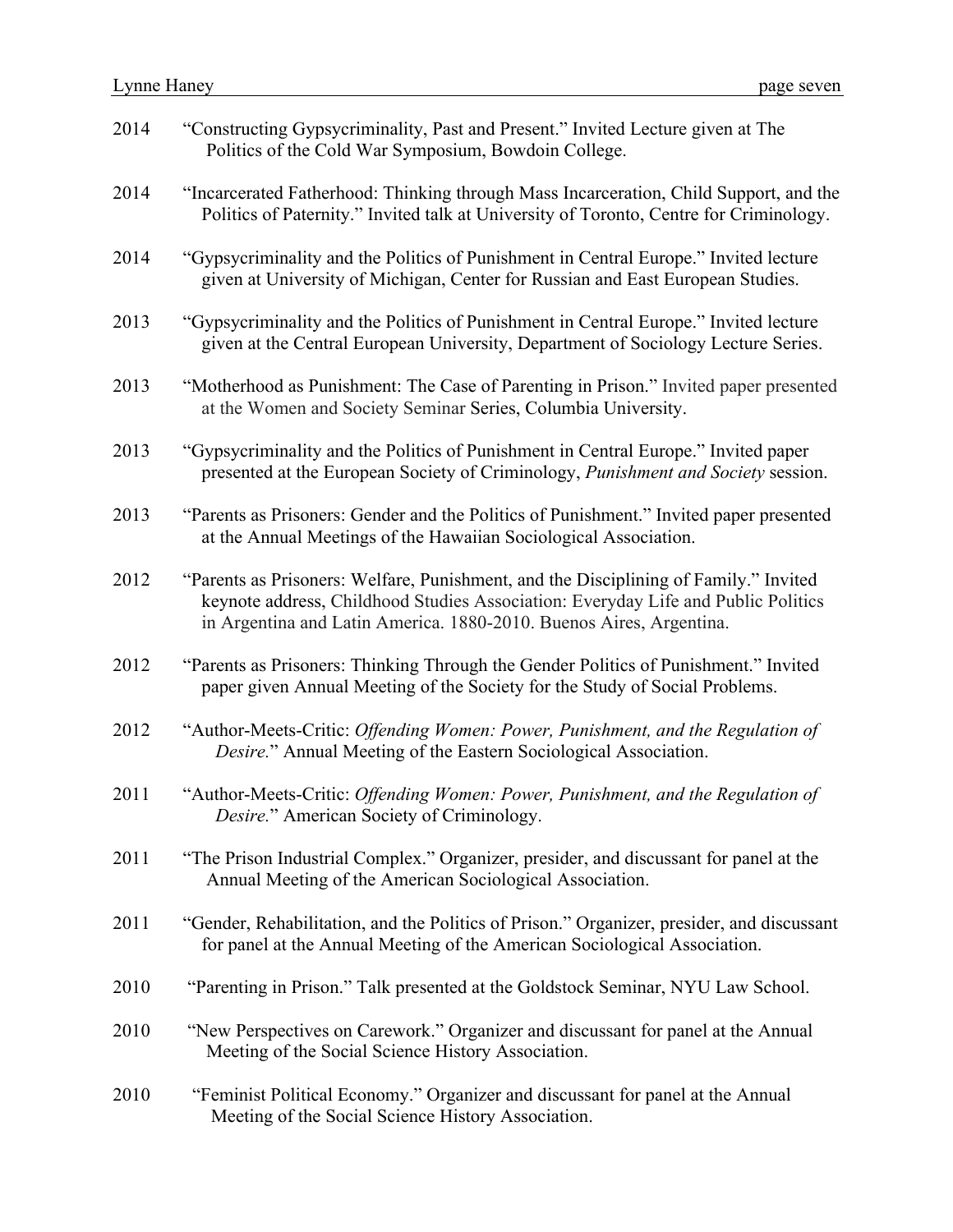| 2010 | "Gendered Citizenships across Social Institutions." Organizer and discussant<br>for panel at the Annual Meeting of the American Sociological Association.                                                                             |
|------|---------------------------------------------------------------------------------------------------------------------------------------------------------------------------------------------------------------------------------------|
| 2010 | "Working through Mass Incarceration: Gender and the Politics of Prison Labor<br>from East to West." Invited paper presented at the Frankle Institute for the<br>Humanities and the Department of Anthropology, University of Chicago. |
| 2010 | "Offending Women: Power, Punishment, and the Regulation of Desire." Public<br>lecture given at Northwestern University.                                                                                                               |
| 2010 | "Working through Mass Incarceration" Paper presented at the Comparative Historical<br>Social Science Workshop, Northwestern University.                                                                                               |
| 2010 | "Working through Mass Incarceration: Gender and the Politics of Prison Labor<br>from East to West." Paper presented at the International Studies Association.                                                                         |
| 2009 | "Offending Women: Power, Punishment, and the Regulation of Desire." Sociology<br>Department Colloquium, University of Southern California.                                                                                            |
| 2009 | "Offending Women: Power, Punishment, and the Regulation of Desire." Invited<br>lecture given at the Department of Sociology, University of Pennsylvania.                                                                              |
| 2009 | "Offending Women: Power, Punishment, and the Regulation of Desire." Invited<br>lecture given at Department of Gender Studies, Indiana University.                                                                                     |
| 2009 | "Transnational Politics of Punishment." Invited paper presented at the Working<br>Group on Gender and Citizenship, Indiana University.                                                                                                |
| 2009 | "Reading the Past from the Gender Politics of the Present." Invited paper presented<br>at Queens University, Belfast. January 2009.                                                                                                   |
| 2008 | "Transnational Politics of Punishment." Invited paper presented at the Meetings of<br>the International Studies Association. April 2008.                                                                                              |
| 2007 | "Transnational Politics of Punishment." Invited paper presented at the Meetings of<br>the American Anthropological Association, December 2007.                                                                                        |
| 2007 | "Gender, Sexuality, and Politics." Organizer, presider, and discussant for two<br>panels at the Annual Meeting of the American Sociological Association.                                                                              |
| 2007 | "Offending Women: Power, Punishment, and the Regulation of Desire." Invited<br>lecture given at the University of Massachusetts, Amherst. April 2007.                                                                                 |
| 2005 | "Gender, Globalization, and Governance." Participant in the Fulbright New Century<br>Scholars Plenary, Institute for International Education, New York. April 2005.                                                                   |
| 2005 | "Transitional States of Punishment." Paper presented at the Meeting of the Fulbright<br>New Century Scholars Program. Airlie Conference Center, Virginia. April 2005.                                                                 |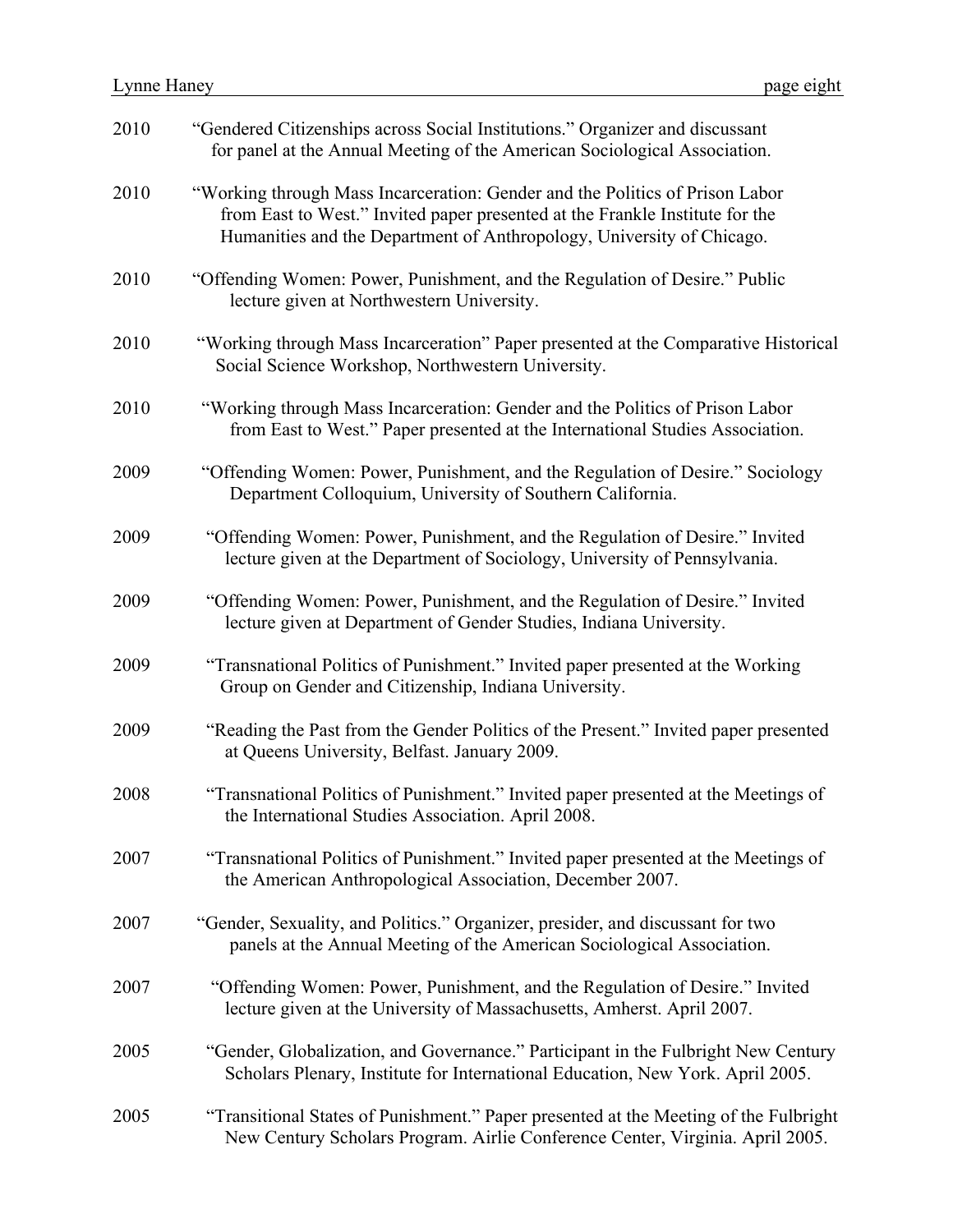| 2004 | "Qualitative Methodology." Organizer, presider, and discussant for panel at the<br>Annual Meeting of the American Sociological Association. August 2004.                                                                                           |
|------|----------------------------------------------------------------------------------------------------------------------------------------------------------------------------------------------------------------------------------------------------|
| 2004 | "Offending Women: Hybrid Prisons and the Production of the Self." Paper<br>presented at the Annual Meeting of the Law and Society Association. May 2004.                                                                                           |
| 2004 | "Representations of Women in the Legal System." Presentation at the Meeting<br>of the Fulbright New Century Scholars Program. Emory University. April 2004.                                                                                        |
| 2003 | "Integration or Disintegration? The Transnational and Local Politics of Welfare in<br>Hungary." Invited presentation given at the Department of Sociology and the<br>European Union Center at the University of Wisconsin, Madison. December 2003. |
| 2003 | "Girls Just Shouldn't Have Fun: Gender, Punishment, and the Regulation of Desire."<br>Lecture at the Department of Sociology, University of Wisconsin, Madison.                                                                                    |
| 2003 | "Offending Women: Hybrid Prisons and the Production of the Self." Paper<br>presented at the Meeting of the Social Science History Association session<br>on "Gender, Welfare, and States of Punishment." November 2003.                            |
| 2003 | "Beyond Dependency: Welfare Reform and the Reconfiguration of State<br>Assistance." Invited lecture given at the Mellon Lecture Series on Welfare States,<br>Department of Politics, University of Virginia. May 2003.                             |
| 2003 | "Author-Meets-Critics: Inventing the Needy: Gender and the Politics of Welfare in<br>Hungary." Eastern Sociological Association Special Session. February, 2003.                                                                                   |
| 2001 | "A Tale of Two Welfare States" Paper presented at the Annual Meeting of the<br>Association of Public Policy Analysis and Management, November, 2002.                                                                                               |
| 2000 | "Gender Regimes and Transitional Societies." Invited presentation given at the<br>Department of Sociology, Yale University. December 2001.                                                                                                         |
| 2000 | "Stepping In: Familial Survival Strategies in an Era of Welfare Reform." Paper<br>presented at the Annual Meeting of the American Sociological Association.                                                                                        |
| 2000 | "A Tale of Two Welfare States: Social Policy Reform in Hungary and the Czech<br>Republic." Invited paper given at the London School of Economics. June 2000.                                                                                       |
| 2000 | "Familial Welfare and Constructions of State Socialism." Paper presented<br>at the European Social Science History Conference. Amsterdam. April 2000.                                                                                              |
| 1999 | "Engendering Welfare Reform in Postsocialist Hungary." Research presentation<br>at New York University's Remarque Institute. November 1999.                                                                                                        |
| 1999 | "Gender and State-Building in the Hungarian Welfare Society, 1948-1968." Paper<br>presented at the Berkshires Conference on the History of Women. June 1999.                                                                                       |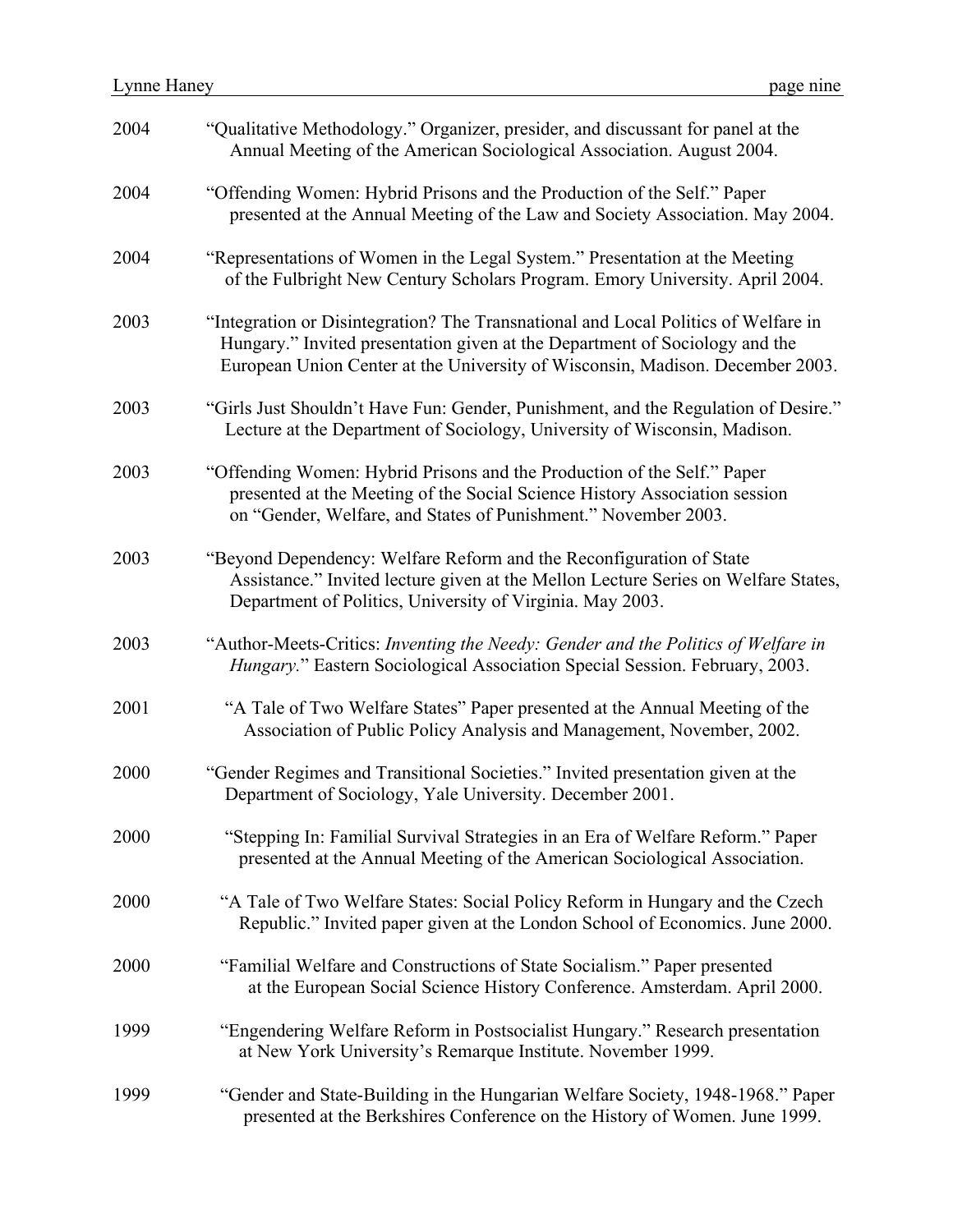| 1998      | "Global Discourses of Need: Democratization and Welfare Regime Change." Paper<br>presented at the Annual Meeting of the American Sociological Association.                                                                                                                    |
|-----------|-------------------------------------------------------------------------------------------------------------------------------------------------------------------------------------------------------------------------------------------------------------------------------|
| 1998      | "Gender and Welfare Regime Change in Hungary." Invited lecture given at the<br>University of California at Los Angeles. May 1998.                                                                                                                                             |
|           | <b>RESEARCH EXPERIENCE</b>                                                                                                                                                                                                                                                    |
| 2014-2018 | Fieldwork, Family Court and Child Support Enforcement offices in Florida, New<br>York, and California. Interviews with 140 formerly-incarcerated fathers.                                                                                                                     |
| 2008-2012 | Fieldwork, Hungarian National Prison System, Vác Hungary.<br>Ethnographic study of a maximum-security men's prison.                                                                                                                                                           |
| 2004-2006 | Fieldwork, Hungarian National Prison System, Kalocsa Hungary.<br>Ethnographic study of a maximum-security women's prison.                                                                                                                                                     |
| 2002-2004 | Fieldwork, California Department of Corrections.<br>Ethnographic study of a women's prison housing female offenders and their<br>children. Taught creative writing to inmates; wrote grant proposals for the prison.                                                          |
| 1999-2001 | Interviewing. Baltimore, Maryland.<br>Completed 51 interviews with a random sample of low-income women.<br>Examined how welfare reform affected two generations of sole mothers.                                                                                              |
| 1994-1995 | Archival Research. Budapest District Archives, Budapest, Hungary.<br>Conducted primary source research on the welfare apparatus of state socialist<br>Hungary. Secured access to archives; randomly sampled 1,209 case files from<br>1952-1989; coded and analyzed documents. |
| 1993-1994 | Fieldwork. Family Support Centers, Budapest, Hungary.<br>Conducted fieldwork in Family Support Centers in two districts of Budapest.<br>Observed the workings of these agencies in order to understand the gender<br>practices of post-communist state institutions.          |
| 1992-1993 | Fieldwork. California Juvenile Justice System.<br>Participated in and observed the institutional practices of the juvenile justice<br>system. Assisted probation officers; taught courses to a group of teenage<br>mothers incarcerated in a group home.                      |

### **TEACHING EXPERIENCE**

1997-Present Department of Sociology, New York University. Graduate courses taught include Research and Writing, Ethnography, Gender and the Politics of Welfare, Feminist Theory, and Sex and Gender. Currently supervising 10 graduate students on dissertation and/or comprehensive exam committees.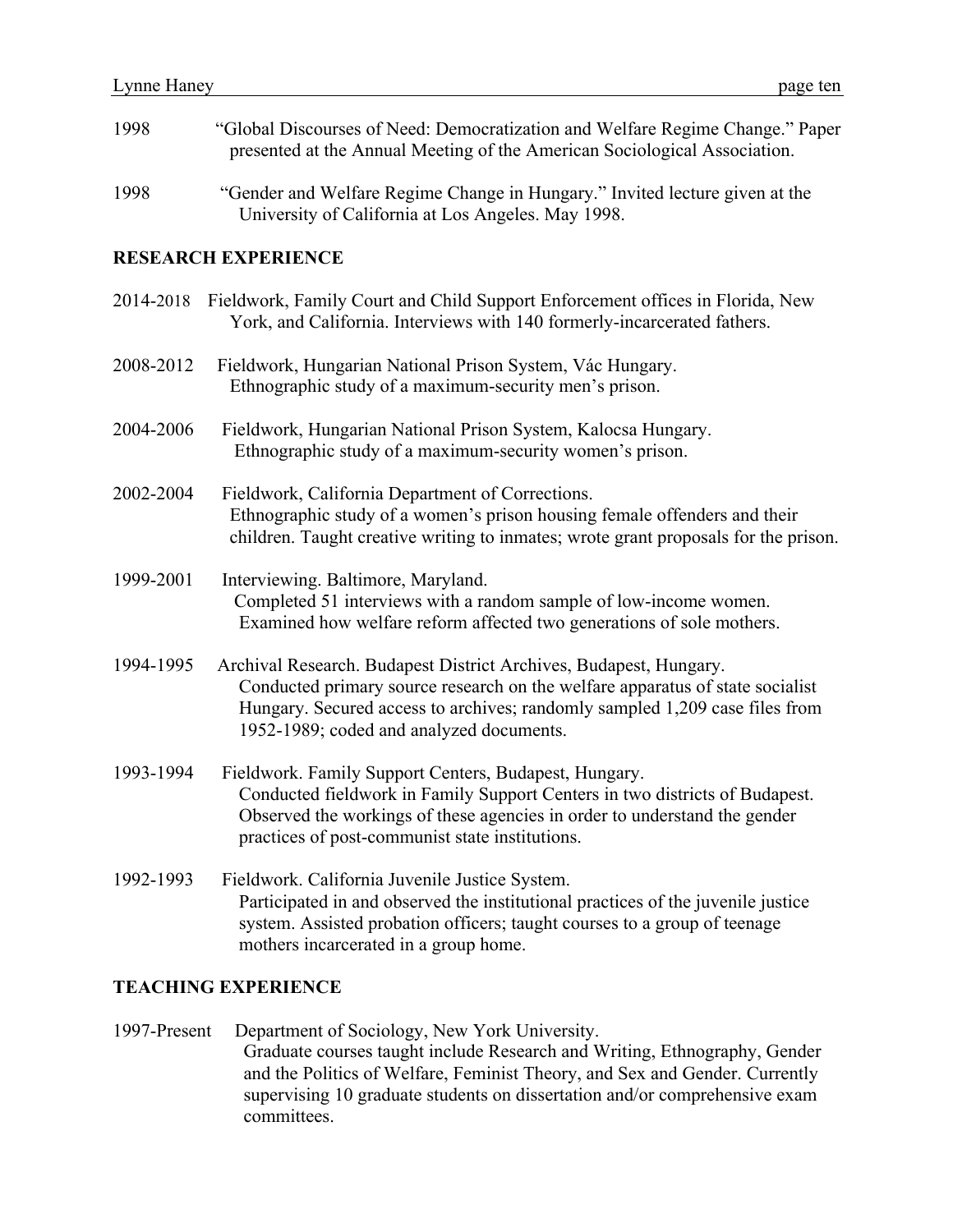1997-Present Department of Sociology, New York University. Undergraduate courses taught include Research Methods, Sex and Gender, Introduction to Sociology, Social Policy, Theories of Gender and Sexuality, Gender and Punishment, Social Change, and Gender in Transition.

#### **DEPARTMENT SERVICE (select)**

- 2011-present Director, Law and Society Minor. Department of Sociology, New York University.
- 2020-2022 Chair, Graduate Admissions Committee. Department of Sociology, New York University.
- 2014-2020 Co-Director, Ethnography Workshop, Department of Sociology, New York University
- 2018-2020 Recruitment Committee, Department of Sociology, New York University (elected).
- 2011-2013 Chair, Executive Committee, Department of Sociology, New York University.
- 2009-2010 Recruitment Committee, Department of Sociology, New York University (elected).
- 2008-2010 Executive Committee, Department of Sociology, New York University (elected).
- 2007-2008 Recruitment Committee, Department of Sociology, New York University (elected).
- 2006-2007 Recruitment Committee, Department of Sociology, New York University (elected).
- 2005-2006 Director of Undergraduate Studies, Department of Sociology, New York University.
- 2003-2004 Director, Workshop on Gender and Inequality, Department of Sociology, New York University.
- 2002-2003 Director, Workshop on Gender and Inequality, Department of Sociology, New York University.
- 2002-2003 Graduate Admissions, Department of Sociology, New York University.
- 2001-2002 Co-Director, Workshop on Gender and Inequality, Department of Sociology, New York University
- Spring 2001 Director of Undergraduate Studies, Department of Sociology, New York University.
- Spring 2001 Chair, Undergraduate Curriculum Committee, Department of Sociology, New York University.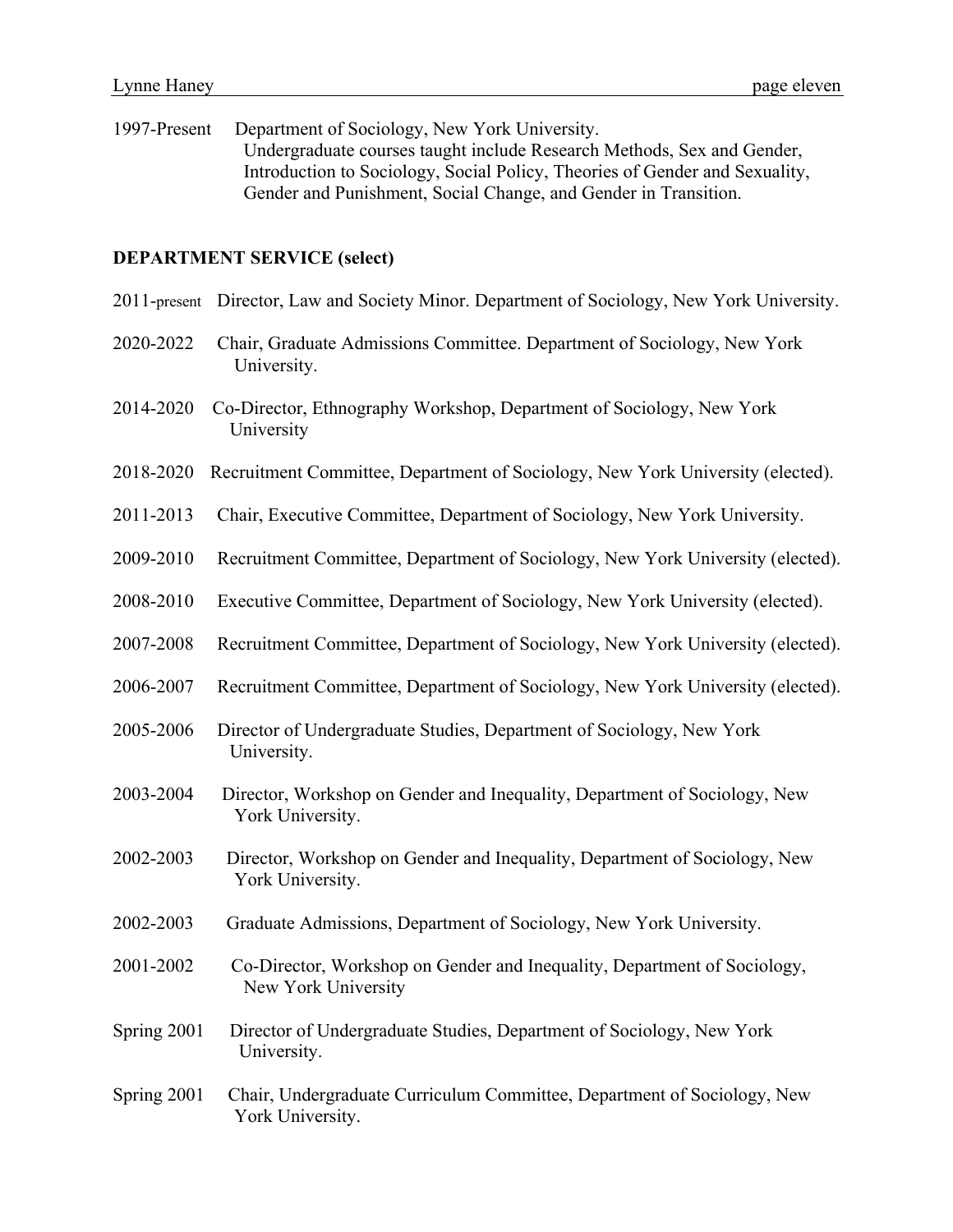| Spring 2001 | Senior Recruitment Committee, Department of Sociology, New York University.                      |
|-------------|--------------------------------------------------------------------------------------------------|
| 2000-2001   | Director, Workshop on Gender and Inequality, Department of Sociology, New<br>York University.    |
| 1999-2000   | Co-Director, Workshop on Gender and Inequality, Department of Sociology,<br>New York University. |
| 1998-1999   | Junior Recruitment Committee, Department of Sociology, New York University.                      |
| 1998-1999   | Graduate Admissions Committee, Department of Sociology, New York.                                |
| 1998-1999   | Director, Workshop on Gender and Inequality, Department of Sociology, New<br>York University.    |
| 1997-1998   | Graduate Admissions, Department of Sociology, New York University.                               |

#### **UNIVERSITY AND PROFESSIONAL SERVICE (select)**

- 1996-Present Manuscript reviewer. Presses include University of California Press, Princeton University Press, Cambridge University Press, New York University Press, Oxford University Press, Duke University Press, McGraw Hill Press, University of Pittsburg Press. Journals include *American Sociological Review, American Journal of Sociology, Social Problems, Signs, Gender & Society, Punishment and Society, Contemporary Sociology, Social Politics, East European Politics and Societies, Slavic Review.*
- 2002-present Faculty Coordinator, Presidential Scholars Program, New York University.
- 2003-Present Editorial Board Member, *Social Politics.*
- 2012-Present President and Committee Member, NYU Chapter of Phi Beta Kappa.
- 2017-Present Review Panel, National Science Foundation, Program in Law and Science.
- 2018-Present Faculty Director of Curricular Innovation and Diversity.
- 2018-Present Board of Directors, Institute for Advanced Study, Central European University.
- 2016-2021 Faculty-Fellow-in-Residence, Lafayette Hall.
- 2011-2015 Editorial Board Member, *Journal of Law and Social Inquiry*.
- 2005-2008 Treasurer and Secretary, American Sociological Association, Section on Political Sociology (elected).
- 2003-2005 Faculty Senate, New York University (elected member).